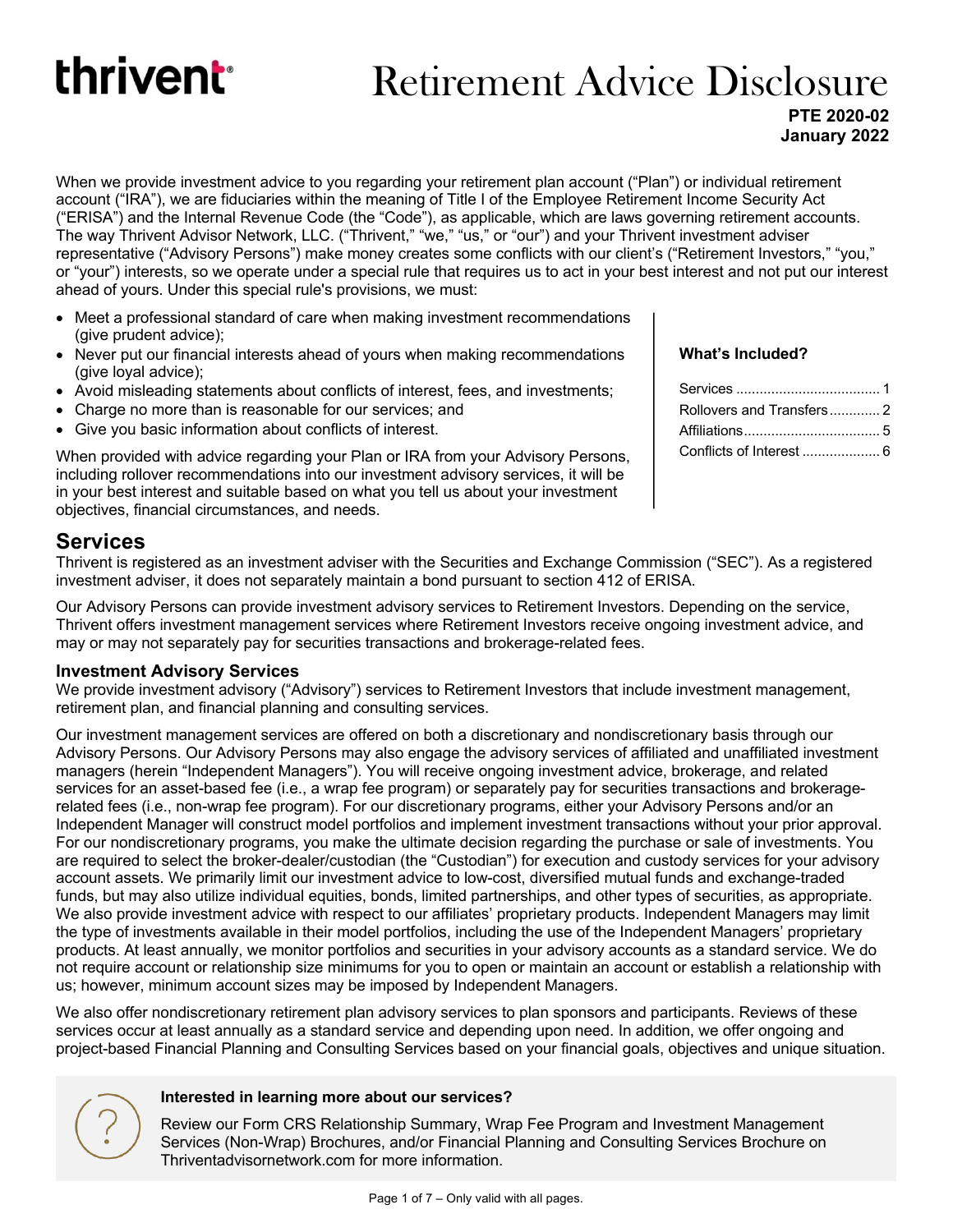### **Rollovers and Transfers**

Rolling over or transferring assets from your Plan or existing IRA into an IRA with us may be one of the most important financial decisions that you make and can have long-term impacts on your retirement security. This decision should only occur after careful consideration of various factors, the importance of which will vary based on your specific situation.

Additionally, if you are under the age of 59½, the Internal Revenue Service generally will consider payouts as an early distribution. This means that you could owe a 10% early withdrawal penalty on top of federal and applicable state and local taxes. Thrivent and our Advisory Persons do not provide legal, accounting, or tax advice. You should consult your own attorney or tax professional.

#### **Rollovers from your Plan**

You generally have four choices concerning the assets in your Plan:

- Keep some or all your retirement savings in your former employer-sponsored Plan.
- Transfer the assets into your new employer-sponsored Plan.
- Roll over your Plan assets into an IRA.
- Cash out your balance.

Consider the following factors before rolling over assets from your Plan:

|                                     | <b>Plans</b>                                                                                                                                                                                                                                                                                                                                                                                                                                                                          | <b>IRAs</b>                                                                                                                                                                                                                                                                                                                                                            |  |
|-------------------------------------|---------------------------------------------------------------------------------------------------------------------------------------------------------------------------------------------------------------------------------------------------------------------------------------------------------------------------------------------------------------------------------------------------------------------------------------------------------------------------------------|------------------------------------------------------------------------------------------------------------------------------------------------------------------------------------------------------------------------------------------------------------------------------------------------------------------------------------------------------------------------|--|
| <b>Investment</b><br><b>Options</b> | • Typically provides a limited menu of<br>investment options.<br>• May offer a self-directed brokerage account or<br>brokerage window which may also provide you<br>with additional investment options.                                                                                                                                                                                                                                                                               | Depending on the IRA, you may have a<br>$\bullet$<br>broader range of investment options than<br>available from your Plan.                                                                                                                                                                                                                                             |  |
|                                     | The importance of this factor will depend in part on how satisfied you are with the options available<br>with the Plan under consideration. For example, if your Plan offers low-cost institutional funds and<br>you are satisfied with these investments, then you may not consider an IRA's broader array of<br>investments as an important factor.                                                                                                                                 |                                                                                                                                                                                                                                                                                                                                                                        |  |
| <b>Employer</b><br><b>Stock</b>     | • If you take a distribution from a Plan in which<br>you hold employer stock, your distribution may<br>be subject to capital gains tax rates, which<br>likely will be lower than ordinary income tax<br>rates that would be charged if you took a<br>distribution from an IRA.                                                                                                                                                                                                        | If employer stock is rolled in-kind to an IRA,<br>$\bullet$<br>stock appreciation will be taxed as ordinary<br>income on distribution.                                                                                                                                                                                                                                 |  |
|                                     | If you hold significantly appreciated employer stock in a Plan, then you should consider the negative<br>tax consequences of rolling the stock into an IRA.                                                                                                                                                                                                                                                                                                                           |                                                                                                                                                                                                                                                                                                                                                                        |  |
| <b>Services</b>                     | • Some Plans provide access to investment<br>advice, discretionary managed account<br>services, planning tools, telephone help lines,<br>educational materials, and workshops.<br>Depending on your Plan, your account balance<br>$\bullet$<br>may be directly charged for one or more of<br>these services or the Plan may pay for one or<br>more of these services and thus the cost of the<br>services to you may be less because all of the<br>participants pay for the services. | Some IRA providers offer different levels of<br>service, which may include full brokerage<br>service, investment advice, distribution<br>planning, and access to securities execution<br>online.<br>Depending on the services provided, IRA<br>providers may charge higher fees and<br>expenses than your Plan. In addition, you<br>pay all related fees and expenses. |  |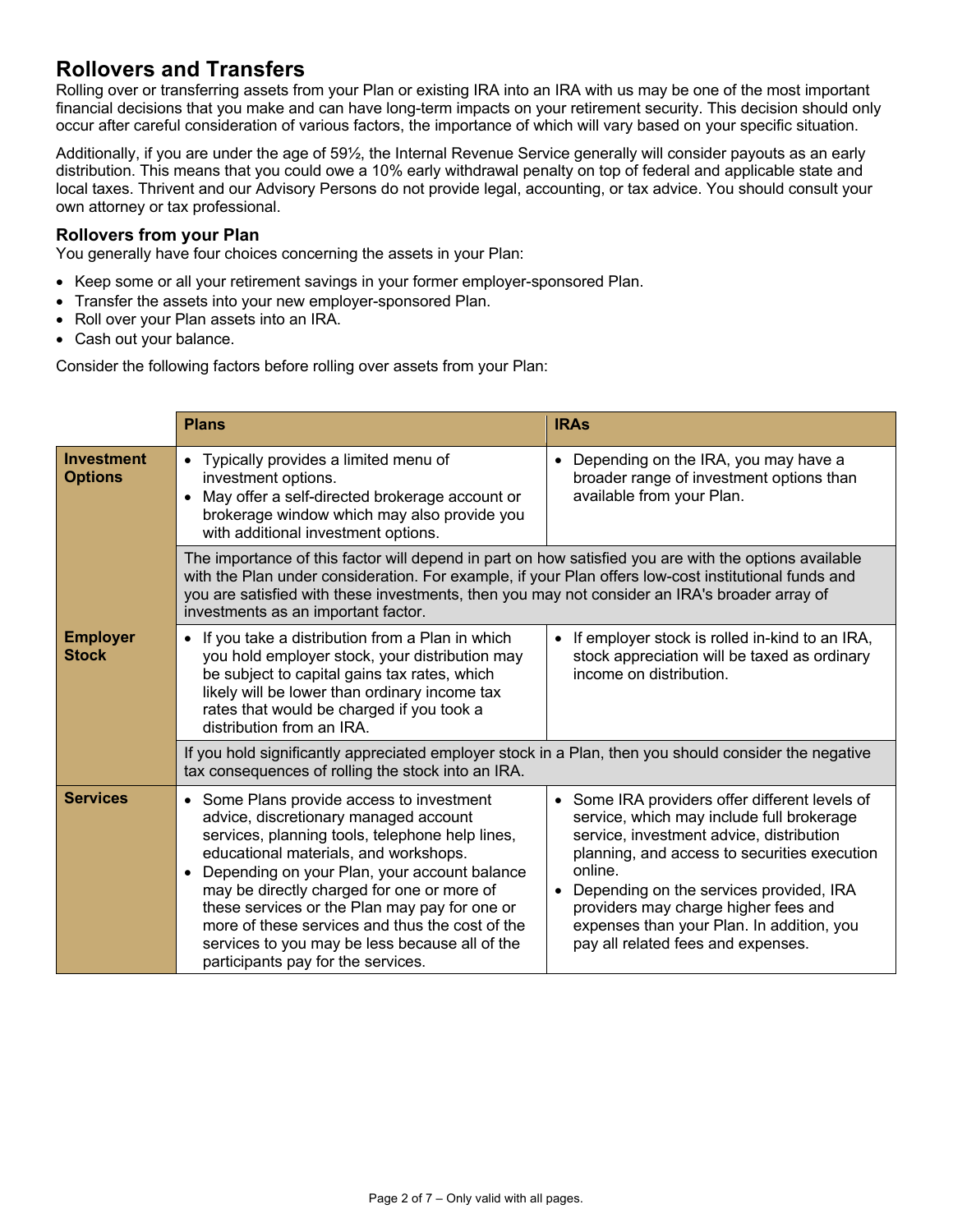|                                                                                | <b>Plans</b>                                                                                                                                                                                                                                                                                                                                                                                                                                                                                                                                                                                                                                                                                                                                                                                                                                                                                                     | <b>IRAs</b>                                                                                                                                                                                                                                                                                                                                                                                                                                                                                                                                                     |
|--------------------------------------------------------------------------------|------------------------------------------------------------------------------------------------------------------------------------------------------------------------------------------------------------------------------------------------------------------------------------------------------------------------------------------------------------------------------------------------------------------------------------------------------------------------------------------------------------------------------------------------------------------------------------------------------------------------------------------------------------------------------------------------------------------------------------------------------------------------------------------------------------------------------------------------------------------------------------------------------------------|-----------------------------------------------------------------------------------------------------------------------------------------------------------------------------------------------------------------------------------------------------------------------------------------------------------------------------------------------------------------------------------------------------------------------------------------------------------------------------------------------------------------------------------------------------------------|
| <b>Penalty-Free</b><br><b>Withdrawals</b>                                      | • If you leave your job between the age of 55 and<br>591/ <sub>2</sub> , you may be able to take penalty-free<br>withdrawals from your Plan.<br>• Some Plans may have loan provisions that allow<br>you to take a loan from your account. The loan<br>amount is not taxable or subject to the 10%<br>federal penalty tax if loan requirements are met.<br>Your Plan may allow you to take withdrawals in<br>$\bullet$<br>the event of a hardship though they may be<br>subject to an additional tax.<br>Some Plans offer lifetime income options.<br>$\bullet$<br>Rollovers from your Plan may either result in<br>either a termination or reduction in the lifetime<br>income stream depending on the type of rollover<br>that is undertaken.<br>• The SECURE Act of 2019 added a penalty<br>exception for distributions related to the birth<br>or adoption of a child if the Plan adopts<br>these provisions. | Penalty-free withdrawals generally may not<br>be made from an IRA until age 591/2.<br>Loans are not available from IRAs.<br>$\bullet$<br>IRA distributions that are used for certain<br>nonretirement purposes, like purchasing a<br>first-time home <sup>1</sup> or qualified education<br>expenses, are exempt from the 10%<br>federal penalty tax that typically applies to<br>distributions taken prior to age 591/2. The<br>SECURE Act of 2019 added a penalty<br>exception for distributions related to the<br>birth or adoption of a child. <sup>2</sup> |
|                                                                                | You should consider when you will need to have access to your retirement Plan assets and whether<br>the Plan or IRA will better meet those needs.                                                                                                                                                                                                                                                                                                                                                                                                                                                                                                                                                                                                                                                                                                                                                                |                                                                                                                                                                                                                                                                                                                                                                                                                                                                                                                                                                 |
| <b>Protection</b><br>from<br><b>Creditors</b><br>and Legal<br><b>Judgments</b> | • Plan assets generally have unlimited protection<br>from creditors under federal law.                                                                                                                                                                                                                                                                                                                                                                                                                                                                                                                                                                                                                                                                                                                                                                                                                           | • State laws vary in the protection of IRA<br>assets in lawsuits. In general, IRA assets are<br>only protected in bankruptcy proceedings.                                                                                                                                                                                                                                                                                                                                                                                                                       |
| <b>Required</b><br><b>Minimum</b><br><b>Distributions</b>                      | • At age $70\frac{1}{2}$ for individuals who turned age $70\frac{1}{2}$<br>in 2019 or earlier or at age 72 for individuals<br>who turn age $70\frac{1}{2}$ in 2020 or later, the rules for<br>both Plans and IRAs require the periodic<br>withdrawal of certain minimum amounts, known<br>as requirement minimum distributions ("RMD").<br>If a Retirement Investor is still working at age<br>$\bullet$<br>701/2 or age 72, they are generally not required<br>to take RMDs from their current Plan.                                                                                                                                                                                                                                                                                                                                                                                                            | • At age 701/2 for individuals who turned age<br>701/2 in 2019 or earlier or at age 72 for<br>individuals who turn age 701/2 in 2020 or<br>later, the rules for both Plans and IRAs<br>require RMDs.<br>In an IRA, you do not have the option of<br>delaying a RMD even if you continue to<br>be employed.                                                                                                                                                                                                                                                      |
| <b>Fees and</b><br><b>Expenses</b>                                             | • Investment-related expenses that may include<br>sales loads, commissions, the expenses of any<br>mutual funds in which assets are invested, and<br>investment advisory fees.<br>• Charges Plan fees which typically include Plan<br>administrative fees (e.g., recordkeeping,<br>compliance, trustee fees) and fees for services<br>such as access to a customer service<br>representative.<br>• Depending on your Plan, some of these charges<br>and expenses may be charged to your account<br>directly, while others may be shared by all of the<br>participants in the Plan, including you.                                                                                                                                                                                                                                                                                                                | Investment-related expenses that may<br>$\bullet$<br>include sales loads, commissions, the<br>expenses of any mutual funds in which<br>assets are invested and investment<br>advisory fees.<br>Charges fees and expenses which typically<br>include administrative, account set-up, and<br>custodial fees.<br>• All such charges and expenses are paid by<br>your IRA.                                                                                                                                                                                          |

2 Distribution of up to \$5,000 taken within one year of the birth or adoption of a child is exempt from the penalty.

<sup>1</sup> No penalty on up to \$10,000 of distributions you receive to buy or build a first home. You qualify for a first-time home purchase if you and your spouse have not owned a home in the previous two years.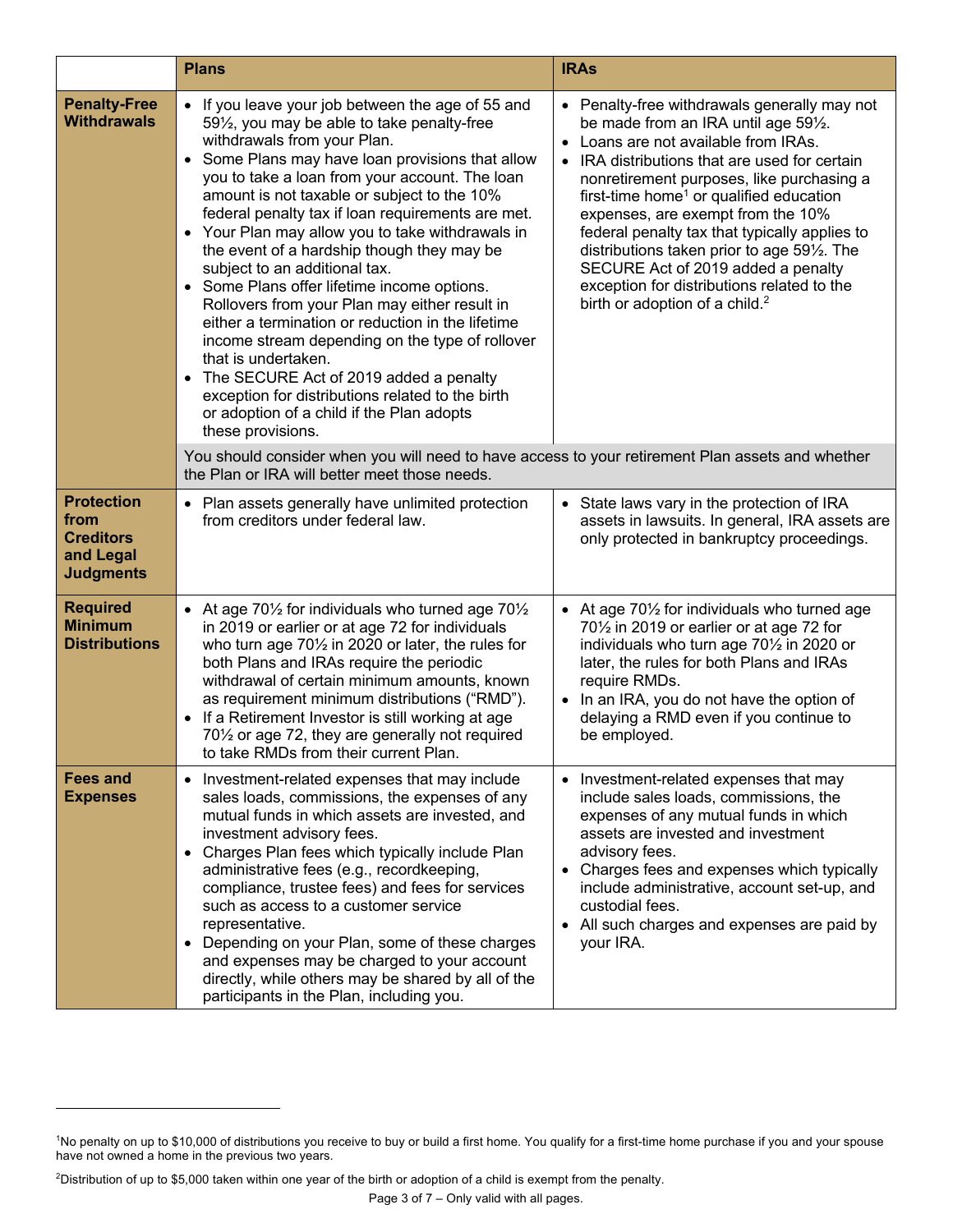#### **Effect of Fees and Expenses**

Fees and expenses accumulate over time and assets used to pay fees and expenses are no longer available to you to save for or use in retirement. Before rolling over your Plan assets into an IRA, you should carefully review your Plan's documentation and understand your specific fees and expenses. We strongly encourage you to provide this information to your Advisory Persons.

The following charts illustrate the performance of hypothetical \$100,000 portfolios experiencing 5% annual returns at 1-, 5-, 10-, and 25-year intervals but with *different fees*. When compared to Plans, notice how the fees accumulate faster over time in IRAs which generally have higher fees and expenses.



Illustrative purposes only. Information does not represent any particular investment, actual market performance, or other factors which should be considered. Investing involves risk, including the potential loss of principal invested. Plan fees are based on Morningstar benchmark data and represent both Plan level fees and investment expenses. Actual fees will vary based on specific Plan, products, product features selected, and service(s) provided. Refer to Plan and/or product/offering documents for specific fee information.

Fees and expenses will adversely affect the overall performance of your Plan or IRA. Higher fees and expenses will result in a greater impact on your investment performance, especially over time, and should be carefully considered before rolling over assets. The following charts illustrate the performance of the same previous portfolios for the same period less the noted fees that were paid. Notice how the fees affect the investment portfolios after 25 years.



Illustrative purposes only. Information does not represent any particular investment, actual market performance, or other factors which should be considered. Investing involves risk, including the potential loss of principal invested. Plan fees are based on Morningstar benchmark data and represent both Plan level fees and investment expenses. Actual fees will vary based on specific Plan, products, product features selected, and service(s) provided. Refer to Plan and/or product/offering documents for specific fee information.

Before rolling over assets from your Plan, remember that those assets will no longer enjoy the benefits and features of your Plan. Carefully review your Plan documents and discuss with your Advisory Persons before rolling assets out or taking a distribution from your Plan. Make sure you understand the reason(s) for a distribution or rollover transaction.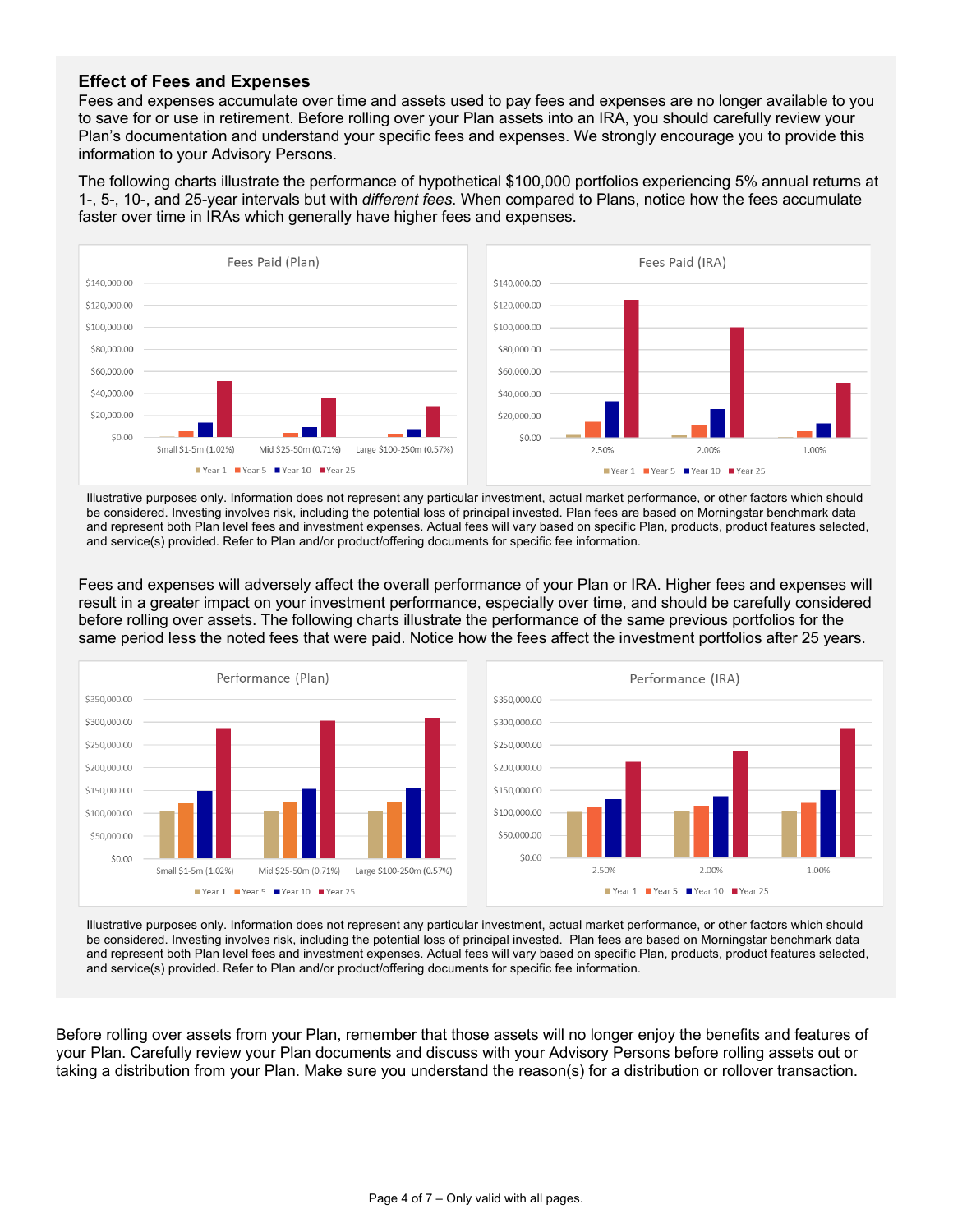#### **Rollovers and Transfers from your IRA**

Rolling over and transferring assets from your IRA into an IRA with us is an important decision that should be undertaken only after careful consideration of various factors, the importance of which will vary based on your specific situation.

When rolling over or transferring your IRA assets, you generally have two choices:

- 60-day rollover Where you receive a distribution and subsequently deposit a portion or all of it into an IRA within 60 days. Taxes will be withheld on the distribution and may be owed on any portion that you do not roll over.
- Trustee-to-trustee transfer Where the financial institution holding your existing IRA makes the payment directly to the financial institution holding your new IRA. No taxes will be withheld from your transfer amount.

Consider the following factors before rolling over or transferring assets from your existing IRA:

| <b>Investment</b><br><b>Options</b> | The availability of investment options varies by IRA providers. As a result, you may have a broader or<br>fewer investment options by rolling over or transferring your IRA.                                                                  |
|-------------------------------------|-----------------------------------------------------------------------------------------------------------------------------------------------------------------------------------------------------------------------------------------------|
| <b>Services</b>                     | IRA providers offer different levels of service, which may include full brokerage service, investment<br>advice, distribution planning, and access to securities execution online.                                                            |
| Fees and<br><b>Expenses</b>         | Fees and expenses will vary between IRA providers depending on, among other things, services<br>provided, investment fees, etc. As a result, you may be paying more or less in fees and expenses by<br>rolling over or transferring your IRA. |

Discuss with your Advisory Person before transferring your IRA to another IRA. Make sure you understand the reason(s) for a rollover transaction.

### **Affiliations**

Thrivent Financial Holdings, Inc., our parent company, also has other subsidiaries and/or affiliates that engage in activities that may be material to our Advisory business and you. Information about how they work together to offer you financial products and services is provided below.

- **Thrivent Financial for Lutherans** is a registered investment adviser providing investment management services to Thrivent Series Fund, Inc. and Thrivent Cash Management Trust and is responsible for fund administration for these entities. They also issue fixed and variable life insurance, variable annuity, fixedindexed annuity, and fixed-rate annuity contracts.
- **Thrivent Investment Management Inc.** is registered as an investment adviser and broker-dealer with the SEC and is a member of FINRA/SIPC. Thrivent Investment Management Inc. offers financial planning services and managed accounts programs to clients. In its capacity as broker-dealer, it actively markets mutual fund shares, variable insurance contracts and general securities to its clients through its registered representatives. It also serves as the principal underwriter and distributor of variable annuities and insurance issued by Thrivent Financial.
- **Thrivent Asset Management, LLC** is the registered investment adviser providing portfolio management and fund administration services to Thrivent Mutual Funds and Thrivent Core Funds.
- **Thrivent Distributors, LLC** is the principal underwriter and distributor for Thrivent Mutual Funds.
- **Thrivent Insurance Agency, Inc.** is a life, health and annuity insurance general agency engaged in the distribution of life, health and annuity products from multiple insurers.
- **Thrivent Trust Company** serves as a federal savings bank offering professional fiduciary and discretionary investment management services.



- **Thrivent Trust Company of Tennessee, Inc.** is chartered as a Tennessee public trust company offering financial planning and investment management services.
- **Thrivent Financial Investor Services Inc.** provides transfer agent and shareholder services for Thrivent Mutual Funds, Interval Funds, Series Funds, Core Funds, and Cash Management Trust.
- **PKS (unaffiliated broker dealer)**  Certain Advisory Persons are also registered representatives of PKS. As a registered representative of PKS, the Advisory Person will typically receive commissions for the implementation of recommendations for commissionable transactions. Clients are not obligated to implement any recommendations provided by the Advisory Person.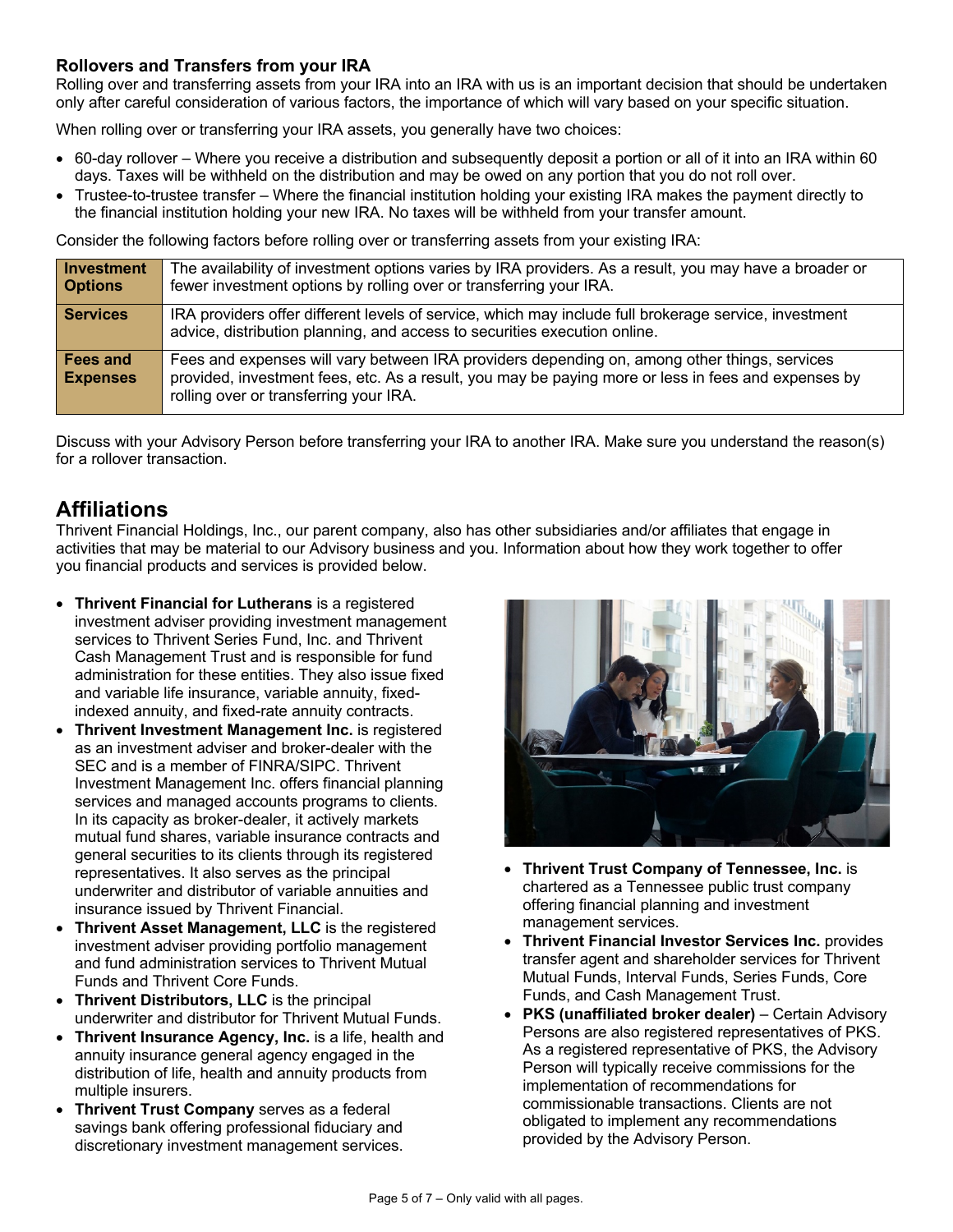## **Conflicts of Interest**

The receipt of compensation (either directly or indirectly) creates a conflict of interest between us and you. We manage this conflict through our policies and procedures, conducting due diligence reviews of the products and services that can be recommended, disclosing material conflicts to clients and prospective clients and by training our Advisory Persons, including on the need to act in your best interest. Below are material conflicts of interests related to us providing advice to you regarding your Plan or IRA:

- We are a wholly owned subsidiary of Thrivent Financial Holdings Inc., a subsidiary of Thrivent Financial for Lutherans. It is more profitable for us to sell products issued by Thrivent Financial for Lutherans and its affiliates than those issued by other companies. As a result, we have a financial incentive to recommend them over other companies' products.
- Thrivent's affiliate Thrivent Investment Management Inc. receives compensation from Purshe Kaplan Sterling Investments, Inc. ("PKS"), an unaffiliated registered broker-dealer, for referring certain persons to become registered representatives of PKS. This referral fee is based on revenue derived from sales of the registered representative of PKS, which creates an incentive for Thrivent to refer investment advisor representatives of Thrivent to register with PKS to increase Thrivent's compensation.

We maintain relationships with custodians through which we receive economic benefits (e.g., recruiting and training support services for Advisory Persons, expense reimbursement, software, and related support services without cost, and payment for marketing, technology, consulting or research expenses). As a result, we have an incentive to recommend these custodians to you and encourage you to increase the assets in your advisory account with these custodians.

Your Advisory Person may receive other compensation for providing you with recommendations and/or services. Receipt of compensation (either cash or non-cash compensation) creates conflicts of interest between you and your Advisory Person. We manage these conflicts by training our Advisory Persons on their need to act in your best interest and through our policies and supervisory procedures. The amount and type of compensation paid to your Advisory Persons varies and depends on, among other things:

- The products and/or services recommended to you.
- If you actually invest in an account and the length of time that you are otherwise invested with us.
- Total volume of product sales, length of time that you keep assets invested in the products sold, and the profitability of the products.
- If you purchase or invest in a proprietary product versus a nonproprietary product.

Your Advisory Person may not receive any or all of the specific types of compensation described in this disclosure. You can ask your Advisory Person for further details about the actual compensation he or she receives. Below are different forms of compensation certain personnel and your Advisory Person could earn while providing investment advice to you regarding your Plan or IRA.

- Your Advisory Person receives a portion of the commissions, fees, and charges that you pay when you invest your transferred or rolled over retirement assets (e.g., employer-sponsored 401(k) plan) with us based on their recommendation.
- Advisory Persons receive a portion of the fees that you pay. This means Advisory Persons have an incentive to encourage you to increase the assets in your advisory account, and also have an incentive not to negotiate lower fees for your account. Some of our Advisory Persons are also registered representatives of PKS, which allows our Advisory Persons to earn commissions and creates an incentive for our Advisory Persons to sell more investment products as registered representatives of PKS. In addition, some of our Advisory Persons are licensed insurance agents and receive compensation for the sale of insurance products, which creates a financial incentive for your Advisory Persons to recommend that you purchase insurance products.
- Advisory Persons may be eligible to receive compensation for referring individuals who become Advisory Persons of Thrivent, which creates an

incentive for Advisory Persons to refer individuals to receive a referral fee and a portion of Advisory Fees. Advisory Persons also refer prospective Clients or Clients to other Advisory Persons and receive a portion of the fees for the services provided, which creates an incentive for Advisory Persons to refer Clients to other Advisory Persons. In addition, Thrivent Trust Company pays Advisory Persons a fee for referring Clients to Thrivent Trust Company for its professional personal trust, estate and investment management services, which creates an incentive for Advisory Persons to refer clients to Thrivent Trust Company. When the Advisory Person provides investment management services to Thrivent Trust Company for the referred client, the Advisory Person will not receive a referral fee in addition to the investment management fee.

• Some Advisory Persons are eligible to receive a cash bonus from their team practice based on asset growth earned by the whole team. This means Advisory Persons have an incentive to increase the assets in your advisory account, and also have an incentive not to negotiate lower fees for your account.